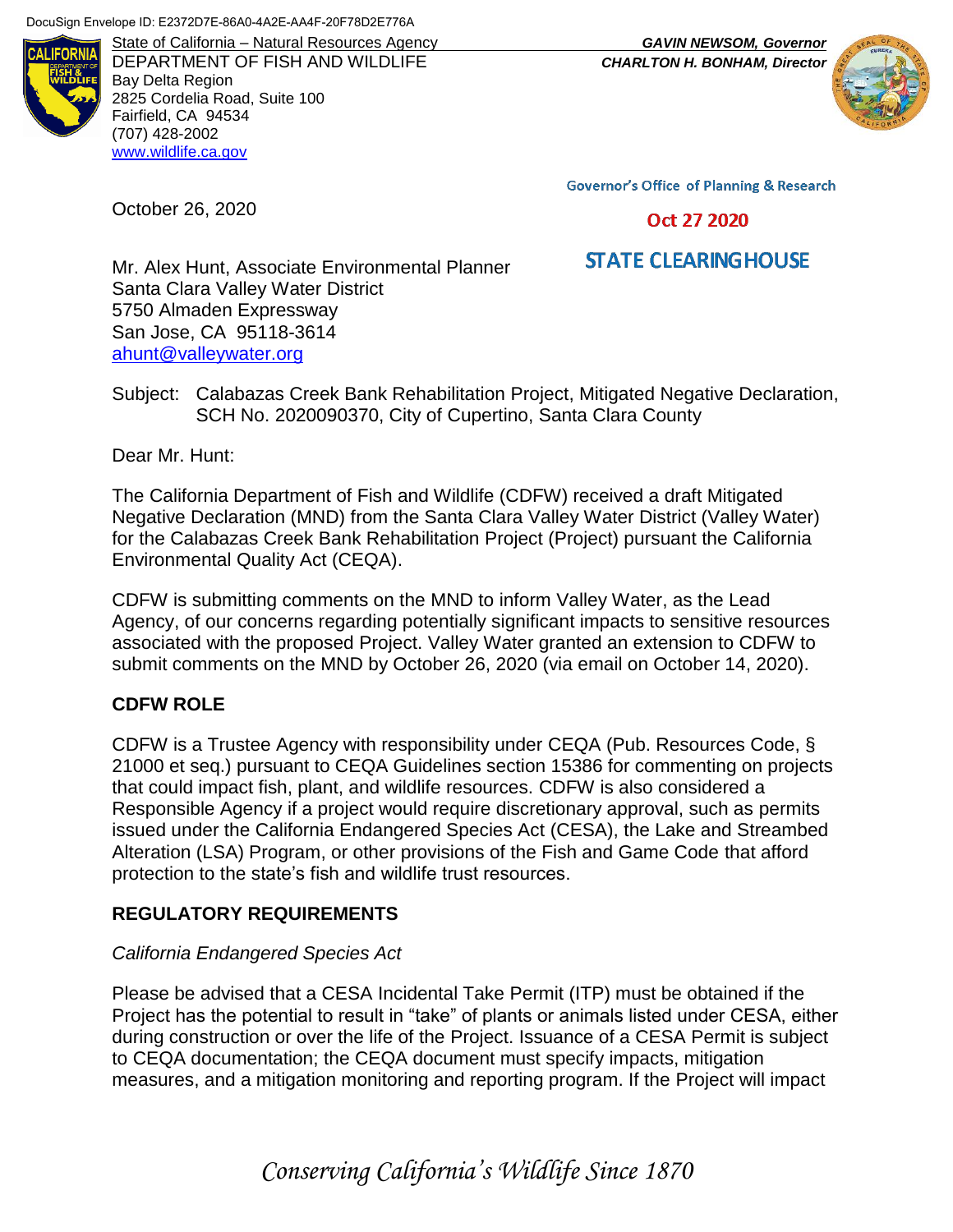CESA listed species, early consultation is encouraged, as significant modification to the Project and mitigation measures may be required in order to obtain a CESA ITP.

CEQA requires a Mandatory Finding of Significance if a project is likely to substantially restrict the range or reduce the population of a threatened or endangered species. (Pub. Resources Code, §§ 21001, subd. (c), 21083; CEQA Guidelines, §§ 15380, 15064, and 15065). Impacts must be avoided or mitigated to less-than-significant levels unless the CEQA Lead Agency makes and supports Findings of Overriding Consideration (FOC). The CEQA Lead Agency's FOC does not eliminate the project proponent's obligation to comply with CESA.

### *Lake and Streambed Alteration*

CDFW requires an LSA Notification, pursuant to Fish and Game Code section 1600 et. seq., for project activities affecting lakes or streams and associated riparian habitat. Notification is required for any activity that may substantially divert or obstruct the natural flow; change or use material from the bed, channel, or bank including associated riparian or wetland resources; or deposit or dispose of material where it may pass into a river, lake or stream. Work within ephemeral streams, washes, watercourses with a subsurface flow, and floodplains are subject to notification requirements. CDFW will consider the CEQA document for the Project and may issue an LSA Agreement. CDFW may not execute the final LSA Agreement (or ITP) until it has complied with CEQA as a Responsible Agency.

### *Migratory Birds and Raptors*

CDFW also has jurisdiction over actions that may result in the disturbance or destruction of active nest sites or the unauthorized take of birds. Fish and Game Code Sections protecting birds, their eggs, and nests include 3503 (regarding unlawful take, possession or needless destruction of the nests or eggs of any bird), 3503.5 (regarding the take, possession or destruction of any birds-of-prey or their nests or eggs), and 3513 (regarding unlawful take of any migratory nongame bird). Fully protected species may not be taken or possessed at any time (Fish and Game Code Section 3511). Migratory birds are also protected under the federal Migratory Bird Treaty Act.

### **PROJECT DESCRIPTION SUMMARY**

### **Proponent:** Valley Water

**Objective:** To repair and stabilize eroding channel banks at 10 locations that are considered a high priority for public safety concerns. The Project is not covered under the Santa Clara Valley Habitat Plan.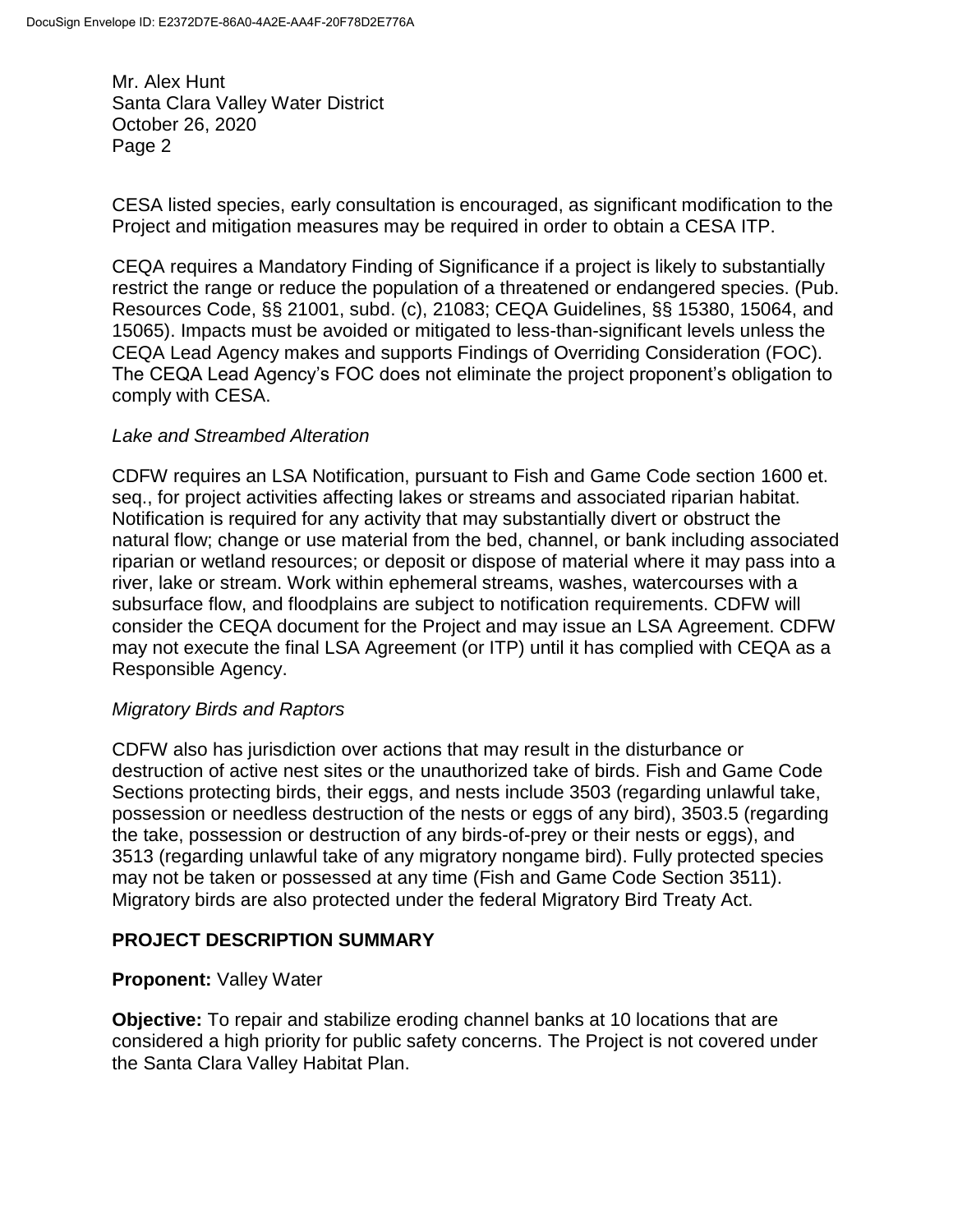**Location:** The Project is located along Calabazas Creek from Bollinger Road (upstream end) to Miller Avenue (downstream end) in the City of Cupertino, County of Santa Clara.

**Timeframe:** Construction is expected to begin April 2021 and end by October 2022. Activities are proposed to occur from April 15 to October 15.

# **COMMENTS AND RECOMMENDATIONS**

CDFW offers the below comments and recommendations to assist Valley Water in adequately identifying and/or mitigating the Project's significant, or potentially significant, direct and indirect impacts on fish and wildlife (biological) resources.

# **Comment 1: MND, San Francisco Dusky-Footed Woodrat, pg. 4-32**

The MND provides mitigation measures (MM-BIO-1 and MM-BIO-2) to minimize impacts to San Francisco dusky-footed woodrat (*Neotoma fuscipes annectens*), a State Species of Special Concern, which is known to occur on the Project site. MM-BIO-2 describes the potential for relocating woodrat nests, if there is potential for them to be disturbed by Project activities. CDFW recommends that this measure state that a woodrat nest relocation plan will be provided to CDFW for review and approval prior to the start of construction activities.

### **Comment 2: MND, Permanent and Temporary Impacts to Sensitive Natural Communities, pg.4-34**

Table 4-5 of the MND lists the permanent and temporary impacts to two habitat types, intermittent stream and riparian. A footnote for this table states that specific temporary impacts to intermittent stream habitat was not included in the table but does not provide the rationale. CDFW recommends that all impacts be included in the main section of Table 4-5. In Appendix C, Table 1 provides the summary of activities per site along with the work area in square feet. The work area included in Table 1 and the impacts listed in Table 4-5 do not coincide. It is unclear why some of the impacts in Table 4-5 do not add up to the work area in Table 1. CDFW recommends that clarification be provided.

The MND describes some habitat impacts such as permanent impacts to intermittent stream and riparian habitat. Temporary impacts to intermittent stream habitat are also described but it is not clear what activities are considered temporary impacts to riparian habitat. CDFW recommends that all impacts be clearly described in the MND and that these impacts be defined. Please note, that CDFW defines temporary impacts as those impacts where habitat at the impact site can be fully restored to pre-project conditions, values, and functions within one year of impact. CDFW defines semi-permanent impacts as those impacts where habitat at the impact site can be fully restored to preproject conditions, values, and functions within two years of impact. CDFW defines permanent impacts as those impacts where habitat at the impact site either cannot be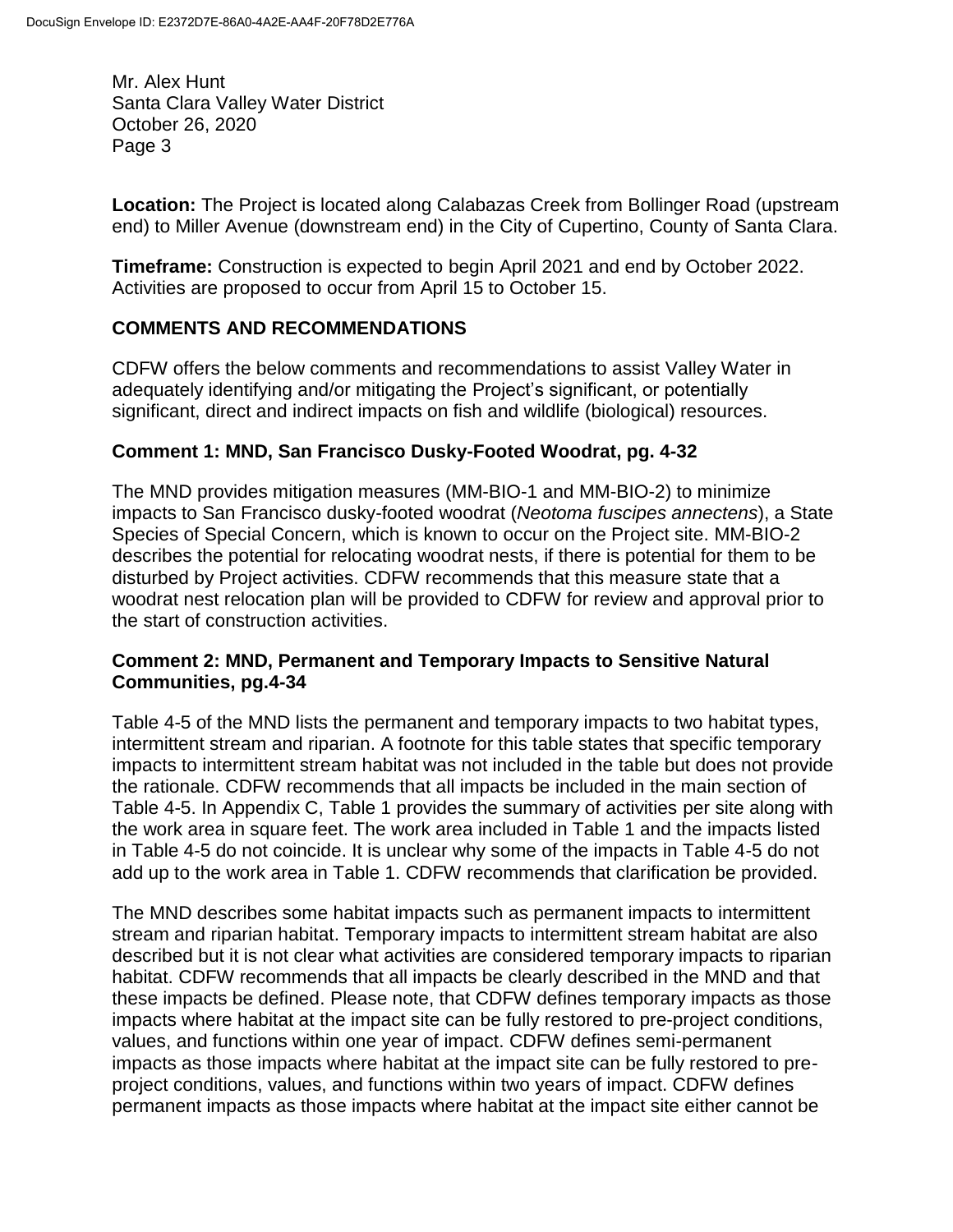restored, due to permanent removal of habitat, or where habitat at the impact sure will require greater than two years to be restores to pre-project conditions, values, and functions relative to time of impact.

In Appendix C of the MND, approximately 32 trees are proposed for removal and Table 4 provides the range of sizes and species of trees. CDFW recommends that this Table be more detailed and include the size of each tree individually.

The MND, page 4-36, provides a mitigation measure, MM-BIO-4, to address impacts to riparian habitat. As part of this measure, a Habitat Mitigation and Monitoring Plan (HMMP) will be developed and Valley Water proposes to mitigate permanent impacts to riparian habitat with a ratio of 2:1 and temporary impacts are proposed to be mitigated with a 1:1 ratio. Considering that permanent impacts will include removal of various tree species of different sizes, such as Coast live oak (*Quercus agrifolia*) and other mature native oak trees, CDFW recommends higher mitigation ratios than what is currently proposed in the MND. Since the MND does not provide adequate compensation for the loss of oak species, the Project could substantially adversely affect an important biological resource for nesting birds and roosting bats. Additionally, oak trees provide a diversity of ecological benefits and have slow growth rates, therefore, it would take several decades for planted oaks to grow to a size that could provide the same ecological benefits. Therefore, CDFW recommends that the following mitigation ratios be included in the MND:

- Non-native trees
	- $\circ$  <15 inches (in) DBH: 1:1
	- o 15 in DBH or greater: 2:1
- Native trees (not oaks)
	- $\circ$  <6 in DBH: 1:1
	- $O_6$  6-12 in DBH: 3:1
- Oaks
	- $\circ$  <4 in DBH: 1:1
	- $\circ$  4 to 10 in DBH: 4:1
	- $\circ$  11 to 15 in DBH: 5:1
	- o 15 in DBH or greater: 10:1

If insufficient space exists on-site or on nearby lands to adhere to these mitigation ratios and adequately compensate for loss of habitat, then Valley Water should provide an appropriate off-site location in consultation with CDFW. The MND should state that a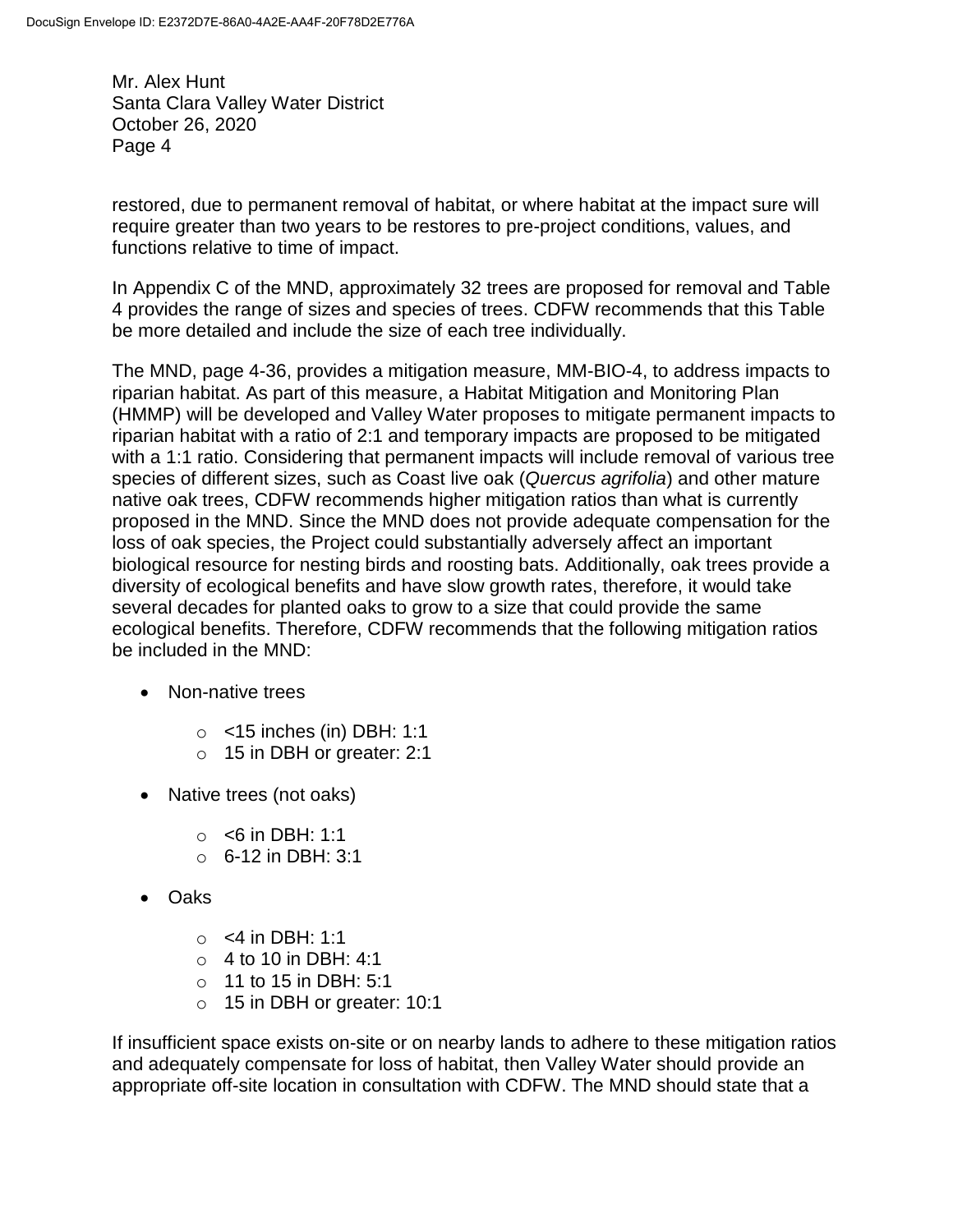mitigation plan will be developed and provided to CDFW, and that it will include, but not limited to, multi-story revegetation plans.

On page 4-37, the MND states that there may be risk of mortality through root pruning. CDFW recommends that if trees require root pruning that they be monitored and included in the HMMP. If the tree health declines, additional mitigation for impacts or loss of trees may be required.

Another measure that the MND includes to minimize impacts to trees is MM-BIO-5, which includes temporary construction fencing around an established tree protection zone (TPZ). If the fencing will be used as a visual aid, CDFW recommends that the fencing be installed in a way to provide space between the ground and fence in order to allow wildlife to move freely (e.g., reptiles, amphibians and small mammals).

Please be advised that CDFW will likely include all of the above recommended mitigation measures in the LSA Agreement for the Project, as applicable.

### **Comment 3: MND, Reach-wide/Watershed-wide Approach to Address Erosion**

Although the Project proposes to address 10 high priority sites, bank erosion is occurring at other sites on Calabazas Creek. CDFW is concerned that in the future other sites may require additional hardscape to address bank erosion. CDFW recommends that Valley Water analyze sources and causes of erosional features within the Calabazas watershed and undertake a reach-wide or watershed-wide approach to address bank erosion that includes environmentally friendly methods, such as bioengineering, rather than hardscape. Preferably, this reach- or watershed-wide analysis would be included in a revised and expanded CEQA document that includes the 10 high-priority sites. Alternatively, the MND would be revised to describe the pathway for future analyses under CEQA for the rest of the reaches in the Calabazas watershed.

# **FILING FEES**

The Project, as proposed, would have an impact on fish and/or wildlife, and assessment of filing fees is necessary. Fees are payable upon filing of the Notice of Determination by the Lead Agency and serve to help defray the cost of environmental review by CDFW. Payment of the fee is required in order for the underlying project approval to be operative, vested, and final. (Cal. Code Regs., tit. 14, § 753.5; Fish and Game Code, § 711.4; Pub. Resources Code, § 21089).

# **CONCLUSION**

To ensure significant impacts are adequately mitigated to a level less-than-significant, CDFW recommends the feasible mitigation measures described above be incorporated as enforceable conditions into the final CEQA document for the Project. CDFW